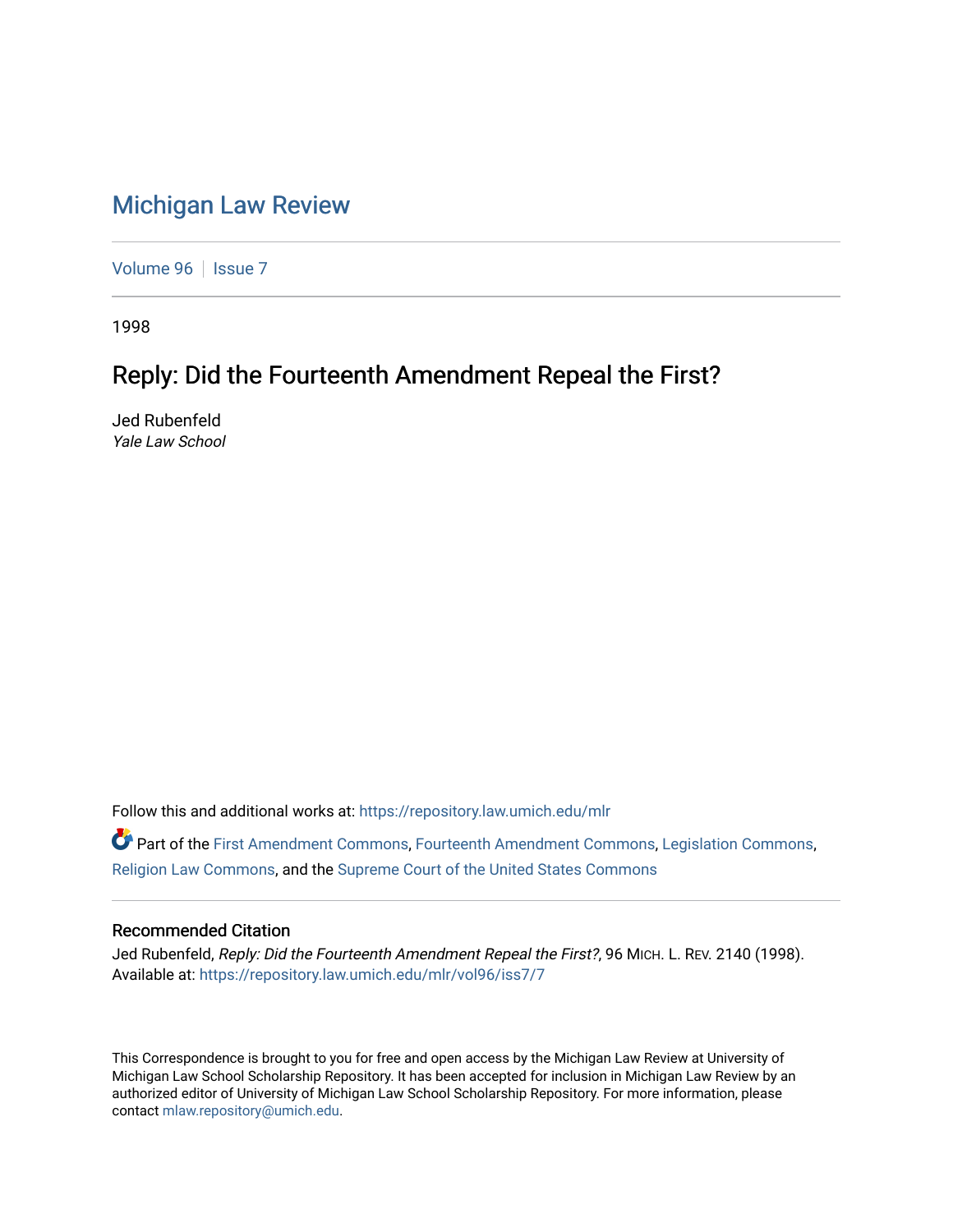### DID THE FOURTEENTH AMENDMENT REPEAL THE FIRST?

### Jed Rubenfeld\*

To get right to the point: Mr. Hacker does not disagree that the Establishment Clause would, in the absence of the Fourteenth Amendment, have prohibited Congress from passing a nationwide religion law like RFRA. He believes, however, that the Fourteenth Amendment has in part repealed the First.

Of course, he doesn't want to say repealed. The language of repeal is not pleasant to the ears of those who would like to forget about First Amendment antidisestablishmentarianism. The Fourteenth Amendment did not "repeal any aspect of the text of the [Establishment] Clause," Hacker says, but only "change[d] profoundly the *meaning* of [its] words."<sup>1</sup> If, however, statute  $\vec{A}$  means x and y, and statute B (enacted later) provides "x shall no longer be the law of the land," it makes no difference whether we say that  $B$ partially repealed A or merely "changed profoundly the meaning of [its] words."<sup>2</sup> If, moreover, B does not expressly provide that x shall no longer be the law of the land  $-$  if, rather, there is merely a debated question of whether  $B$  should be so interpreted — then the question, for good or ill, is whether to read  $B$  as having partially repealed A.

Dodging the word repeal, in other words, does not alter the question. No one had ever supposed that the Fourteenth Amendment rescinded any of the foundational prohibitions laid upon Congress in the First through Eighth Amendments. Until now  $-$  for this is just what Mr. Hacker says the Fourteenth Amendment did. Of course, it is possible to read the Fourteenth Amendment this way, but Mr. Hacker's arguments in defense of this position would have been far stronger if he had better appreciated the principles of religious liberty underlying  $-$  both in 1789 and in the present day  $-$  the Establishment Clause.

<sup>\*</sup> Professor, Yale Law School. A.B. 1980, Princeton; J.D. 1986, Harvard. - Ed.

<sup>1.</sup> Jonathan D. Hacker, A Response to Professor Rubenfeld, 96 MicH. L. Rev. 2129, 2137 (1998).

<sup>2.</sup> See id.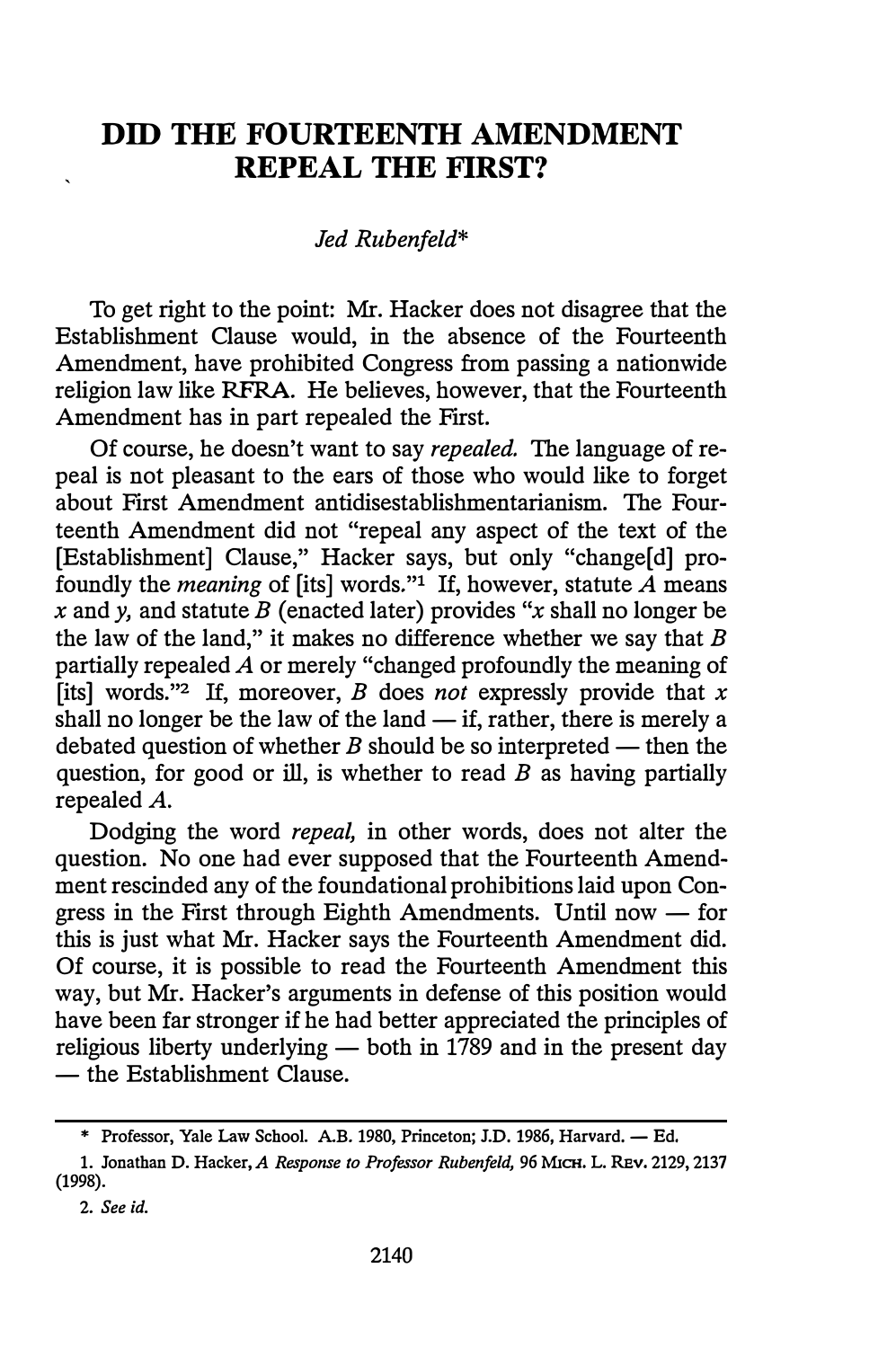### I. ANTIDISESTABLISHMENTARIANISM THEN

The basic premise of Mr. Hacker's argument is an injustice he does to the First Amendment. As to the twofold core meaning of the Establishment Clause, there is no serious disagreement. The Clause prevented Congress both from establishing a national religion and from interfering with certain local religion laws, defended by their champions in the name of religious freedom but condemned by their detractors as establishments.<sup>3</sup> The paradigm case here was the ecclesiastical system common throughout New England, where each town was permitted to install by majority vote a Protestant ministry to be supported by tax revenues (with exemptions provided for some dissidents).4 This second aspect of the Establishment Clause, prohibiting Congress from interfering with local pro-religion laws, is its antidisestablishmentarian component.

Mr. Hacker evidently derived from the historical sections of my article a very disparaging view of First Amendment antidisestablishmentarianism. He does not see in it any principle, not even a debatable principle, of religious liberty. Instead, the Establishment Clause, in its antidisestablishmentarian aspect, was merely a "sop thrown to" the unprincipled New England states.<sup>5</sup> "[A]ntidisestablishmentarianism became part of the First Amendment as a result of parochial Realpolitik and not a debate over the meaning and content of religious liberty."6

Now, if we are dealing with a mere "sop," with mere "parochial realpolitik," then of course we know in advance how a court should decide whether the Fourteenth Amendment repealed First Amendment antidisestablishmentarianism. For if the battle is between America's constitutional principles of religious liberty on the one hand and mere politicians on the other, who can doubt the outcome?

But this "parochial" view of the Establishment Clause is pure anachronism. Today, of course, the New England system seems scandalous. How can it be that New England, the very birthplace of American religious liberty, had in 1789 laws that strike us as obvious and reprehensible establishments of religion? We are not taught about such laws. We are not taught that the First Amendment was centrally intended to protect them. We know nothing

<sup>3.</sup> For a fuller discussion, see Jed Rubenfeld, Antidisestablishmentarianism: Why RFRA Really Was Unconstitutional, 95 MICH. L. REv. 2347, 2351-56 (1997).

<sup>4.</sup> See id. at 2352-54.

<sup>5.</sup> Hacker, supra note 1, at 2132.

<sup>6.</sup> Id. at 2135.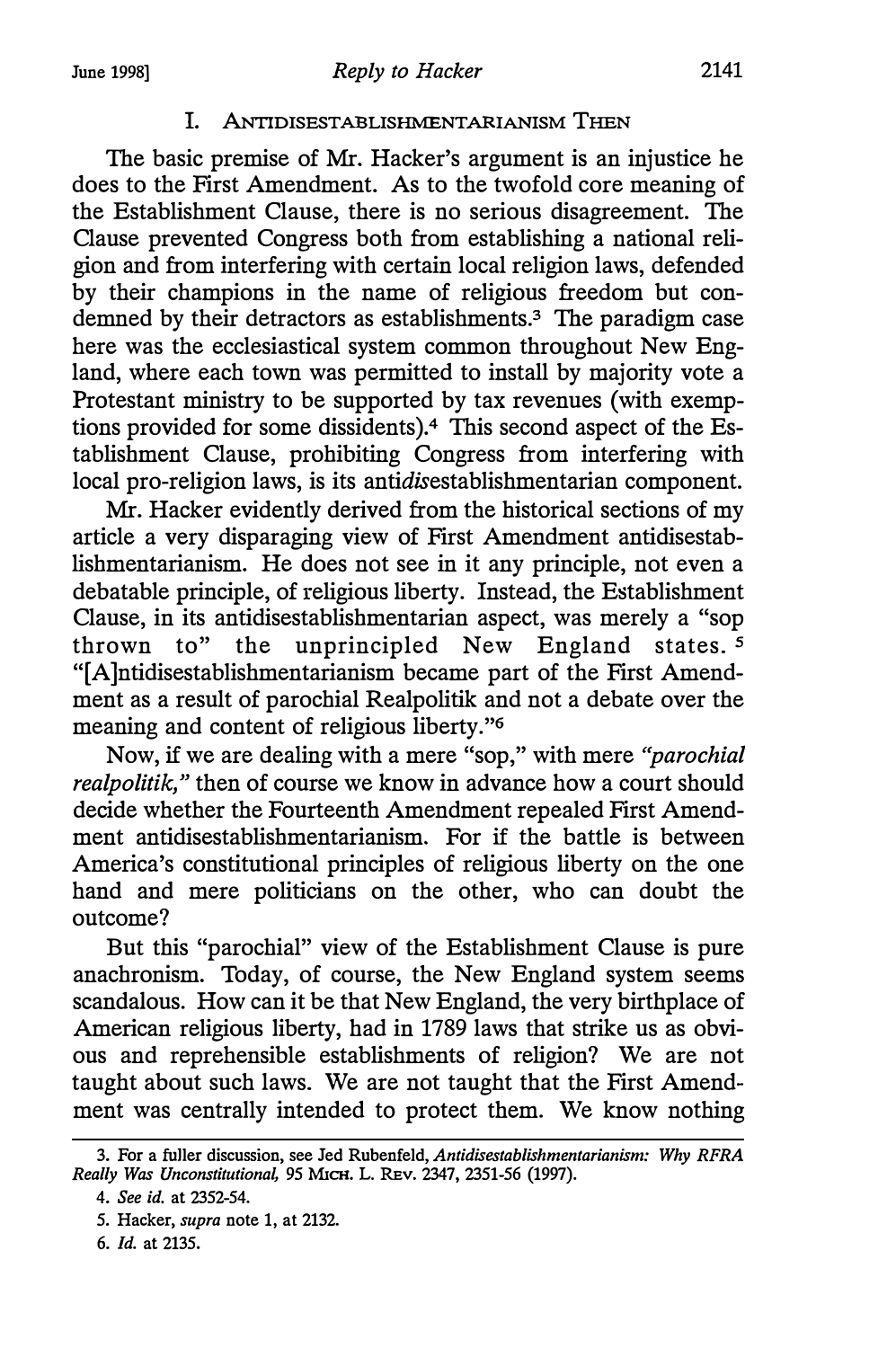about First Amendment antidisestablishmentarianism, and when we first hear of it, our instinct is to find it unprincipled, of no present use or value, and certainly no part of the present Constitution.

But it does great injustice to our history and to the Constitution itself to try to sever First Amendment antidisestablishmentarianism from America's "debate over the meaning and content of religious liberty."7 Religious tyranny, for early Americans, was exemplified by the Church of England — or more ghastly still, by Popery — in which a central government dictated to everyone the terms of Christian worship. New Englanders had fought against the Church at tremendous cost, and what they had fought for was the right of a community of protesting believers to live by their own lights.

The word community is central here. For many Americans today, religious freedom is a wholly individual matter, an affair of private conscience. But New Englanders had fought bitterly for the right of religious communities to flourish freely, for the right of communities of believers to decide for themselves how to worship God without being subject to the religious dictates of a centralized government. (Think of the Amish for a contemporary example.) This was the "meaning and content" of the town-by-town religious system New England maintained. Most New Englanders vigorously denied that this system represented an establishment of religion. They thought of it as the achievement of religious liberty. And they had no intention of giving it up. As John Adams is reported to have said, "We might as well expect a change in the solar syst[e]m, as to expect they would give up their" local-autonomy church system.<sup>8</sup>

First Amendment antidisestablishmentarianism was, therefore, every bit as much a part of the Revolutionary fight for religious freedom as was First Amendment anti-establishmentarianism. The point of First Amendment antidisestablishmentarianism was to prevent the new national government from interfering with local systems of religious liberty that  $-$  in their supporters' eyes  $-$  did not violate free exercise, that did not establish religion, but that Congress might seek, following the powerful Virginia legislature,<sup>9</sup> to abolish.

In this way, prohibiting Congress from violating free exercise, from establishing religion, and from interfering with local pro-reli-

<sup>7.</sup> Id. at 2135.

<sup>8.</sup> IsAAc BACKUS, Diary 1774, in 2 THE DIARY OF IsAAc BACKUS 895, 917 (William G. McLoughlin ed., 1979) (quoting John Adams).

<sup>9.</sup> See Rubenfeld, supra note 3, at 2352 n.30 (discussing Jefferson's bill "for Establishing Religious Freedom").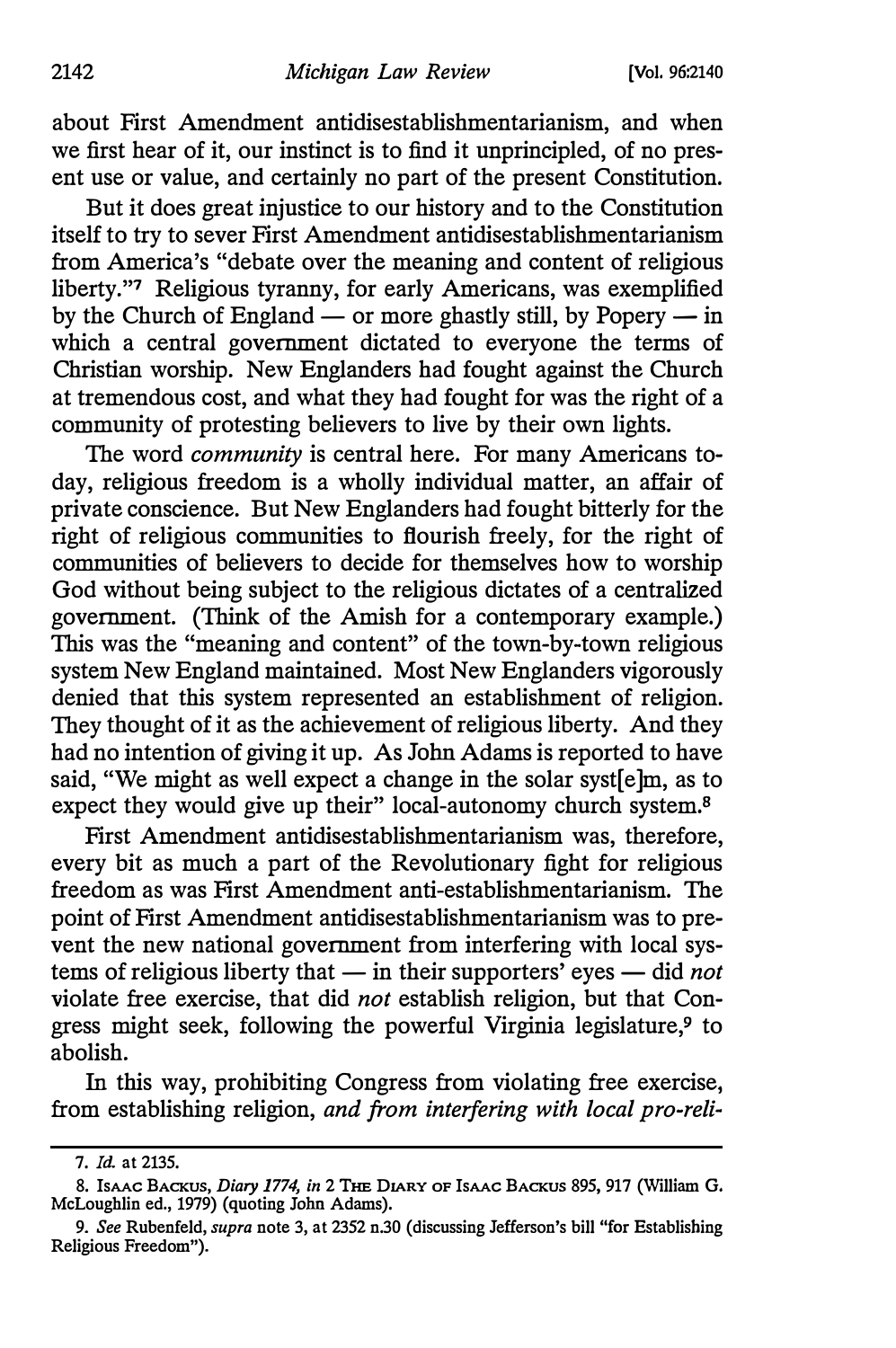gion laws, the First Amendment effectively guaranteed what the Federalists had said was already implicit in the Constitution: that "[t]here is not a shadow of right in the general government to intermeddle with religion."10 Actually, this Madisonian formulation was probably too extreme (for in exclusively federal domains  $-$  for example, in regulating the sessions of Congress or in prescribing laws for the territories — the Constitution may have left Congress free to support religious practices), but the First Amendment undoubtedly erected a great wall of separation between Congress and religion. This wall of separation was maintained by two different but equally important buttresses: Congress could neither dictate religion directly to individuals nor dictate it indirectly by telling state or local communities what their religion laws would have to be.

RFRA fundamentally breached this wall. It was an effort by Congress to dictate for the entire nation Congress's own definition of the terms of religious neutrality. Did the Fourteenth Amendment empower Congress to do what the First Amendment foundationally forbids? This question cannot be answered by dismissing the Establishment Clause as a "sop," as mere "parochial realpolitik." It can be answered only after recognizing forthrightly that preventing Congress from dictating religion — even if Congress was dictating what it believed to be true religious neutrality  $-$  to state and local communities was one of the foundational principles committed to writing in the Bill of Rights. It can be answered only by appreciating the true significance of the Establishment Clause's wall of separation for America's constitutional principles of religious freedom.

### II. ANTIDISESTABLISHMENTARIANISM Now

With these considerations in mind, I do not think we can answer the question the way Mr. Hacker would like. There is, first of all, the very considerable burden of proof that ought to be borne by someone claiming that one of the prohibitions laid upon Congress by the Bill of Rights has been done away with by implication.11 In order for a court to conclude that a subsequent constitutional amendment has partially repealed any portion of the Bill of Rights, there ought to be a clear textual statement to that effect. Failing that, the later enactment should possess an unambiguous core

<sup>10.</sup> James Madison, General Defense of the Constitution (June 12, 1788), reprinted in 11 THE PAPERS OF JAMES MADISON 129, 130 (Robert A. Rutland et al. eds., 1977).

<sup>11.</sup> See Rubenfeld, supra note 3, at 2374-76.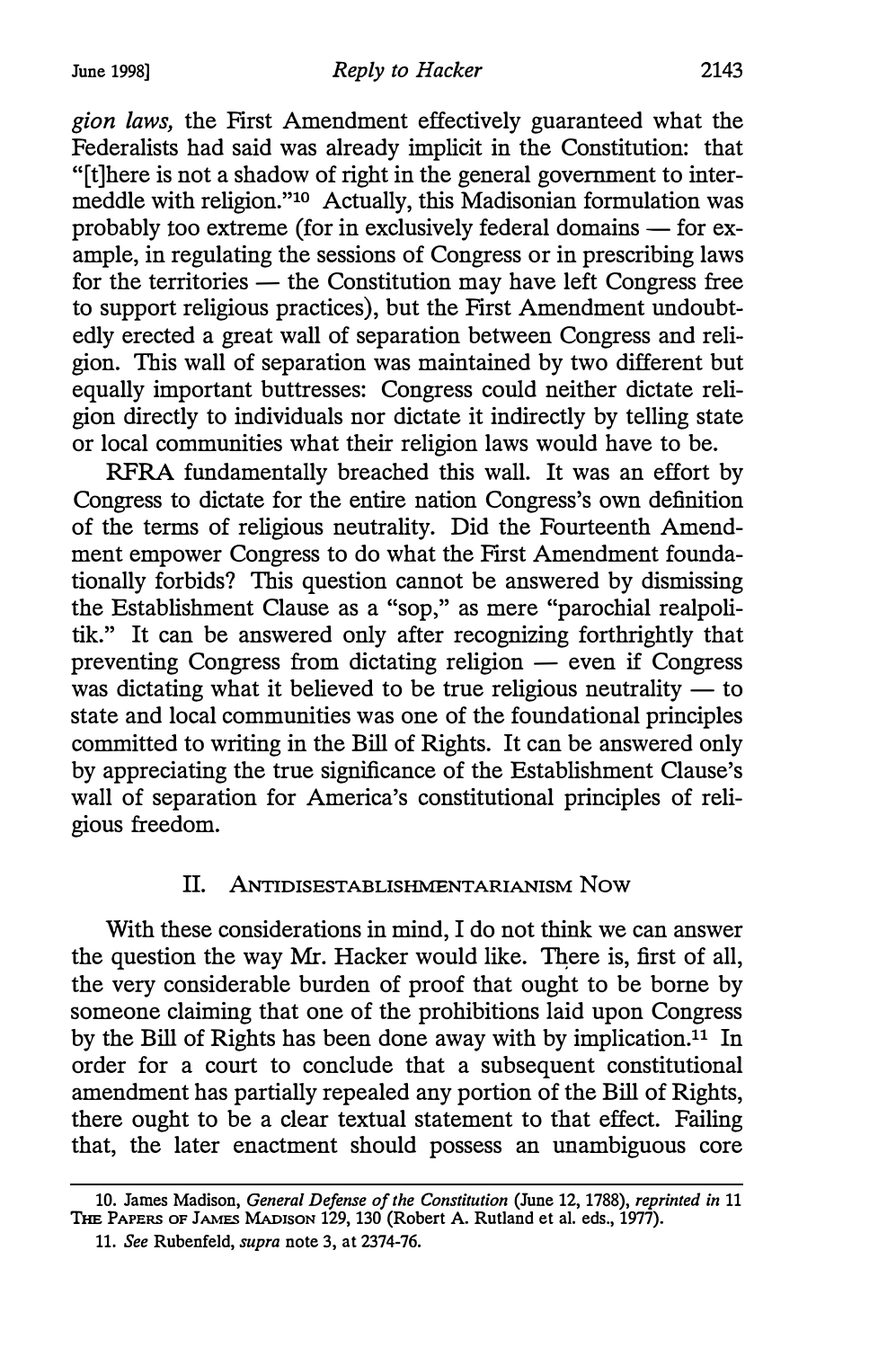meaning unequivocally dictating such repeal. Nowhere does Hacker confront this problem.

Nor does Hacker confront the genuine threat posed even today by obliterating First Amendment antidisestablishmentarianism. A Congress with the power to dictate rules of religious neutrality for all state and local communities is a Congress empowered to intercede directly into the most private, fundamental domains of religious life. This is what RFRA's supporters never understood. Such a Congress could easily decide that current marriage law is too closely allied with majority religious traditions. Had Boerne12 come out the other way, what would RFRA's supporters have said if Congress later used its expansive Section 5 powers to legislate a Marital Freedom Act, requiring states to permit any person to marry any number of other persons?

Certainly it may be said that the Court's decision in Boerne has avoided this result without necessitating any Establishment Clause inquiry. Maybe so. But my essay was written to show that laws like  $RFRA$  are unconstitutional period  $-$  because they violate the Es $tablishment$  Clause  $-$  no matter how broadly Section 5 or any congressional-power-granting provision of the Constitution is read. Perhaps the "proportionality" test laid out in Boerne<sup>13</sup> will prove elastic. Perhaps a revised RFRA would pass muster under the Commerce Clause.14 Or perhaps the best reading of Section 5 would give Congress considerable authority to impose on the states duties beyond those judicially deemed to be constitutionally mandated. My point is that whatever the scope of Section  $5$  — or the commerce clause  $-$  may ultimately prove to be *as a general matter*, Congress's power to intervene in religious matters is subject to special, independent restrictions. Those restrictions were laid down in the First Amendment, and the Fourteenth Amendment did not repeal them.

Thanks to the Fourteenth Amendment, states can no longer establish religion. But it is a misjudgment to suppose that this guarantee makes First Amendment antidisestablishmentarianism irrelevant. For the antidisestablishmentarian principle never merely prevented Congress from abolishing state laws that were constitutionally deemed, or judicially deemed, to be religious establishments. It prevented Congress from deciding for the nation what

<sup>12.</sup> City of Boerne v. Flores, 117 S. Ct. 2157 (1997).

<sup>13.</sup> See Boerne, 117 S. Ct. at 2164, 2169.

<sup>14.</sup> See Rubenfeld, supra note 3, at 2348-49.